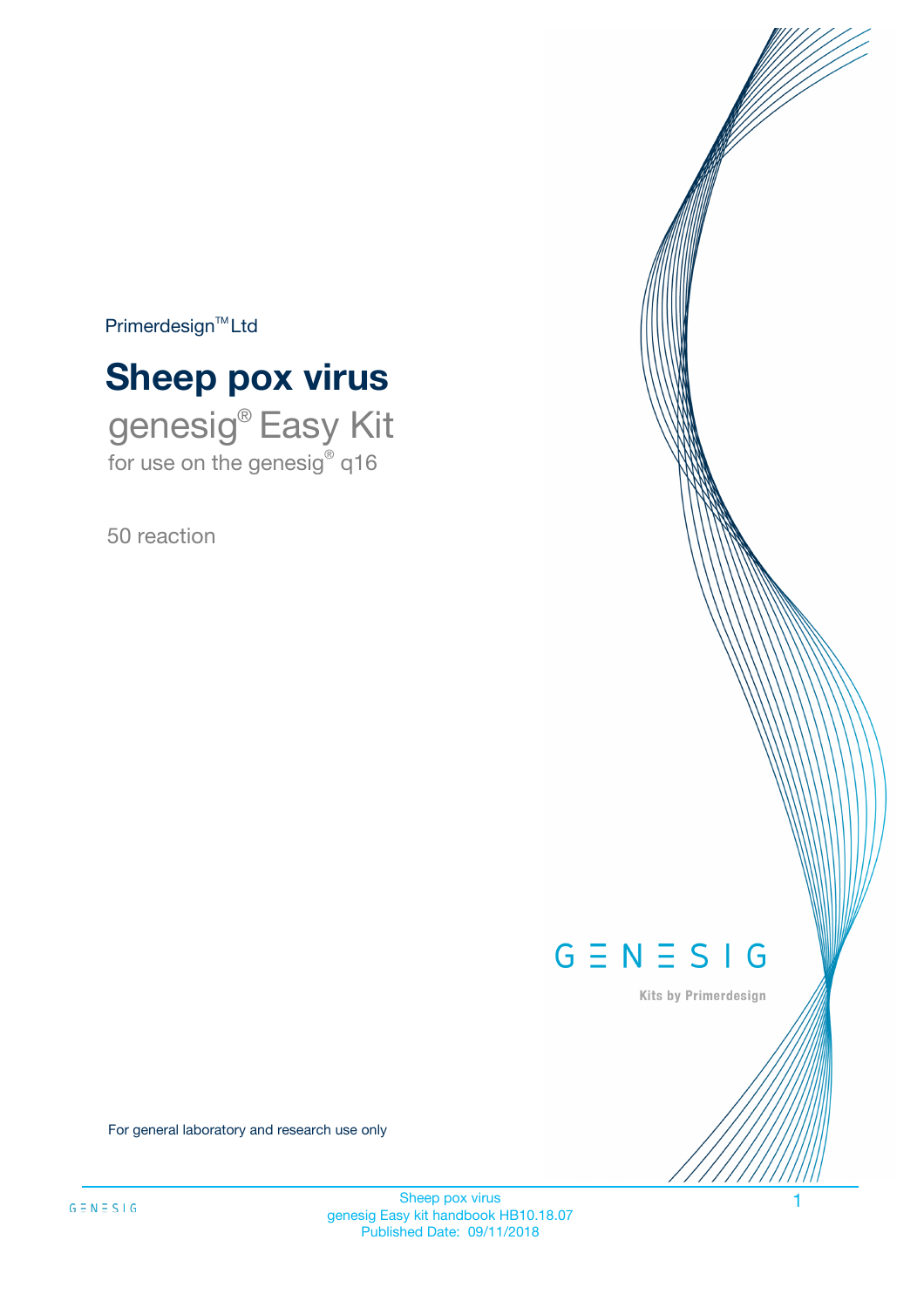# genesig® Easy: at a glance guide

#### **For each DNA test**

| Component               | <b>Volume</b> | Lab-in-a-box pipette |  |
|-------------------------|---------------|----------------------|--|
| <b>SPV</b> reaction mix | $10 \mu$      |                      |  |
| <b>Your DNA sample</b>  | $10 \mu$      |                      |  |

#### **For each positive control**

| Component                 | <b>Volume</b>   | Lab-in-a-box pipette |  |
|---------------------------|-----------------|----------------------|--|
| <b>SPV</b> reaction mix   | 10 <sub>µ</sub> |                      |  |
| Positive control template | $10 \mu$        |                      |  |

#### **For each negative control**

| Component               | <b>Volume</b>   | Lab-in-a-box pipette |  |
|-------------------------|-----------------|----------------------|--|
| <b>SPV</b> reaction mix | 10 <sub>µ</sub> |                      |  |
| <u>Water</u>            | 10 <sub>µ</sub> |                      |  |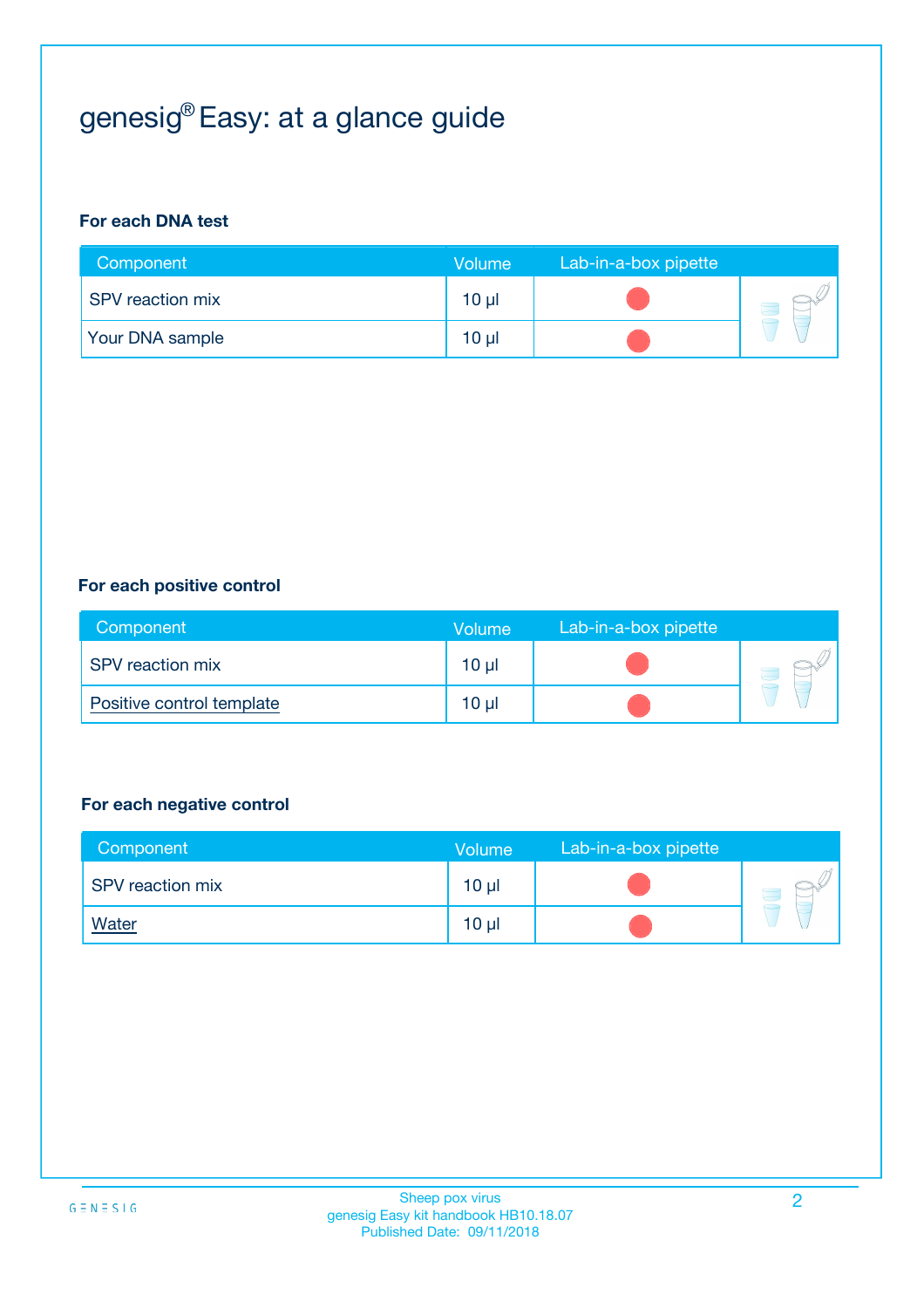# Kit Contents



## Reagents and equipment to be supplied by the user

#### **genesig® q16 instrument**

#### **genesig® Easy Extraction Kit**

This kit is designed to work well with all processes that yield high quality RNA and DNA but the genesig Easy extraction method is recommended for ease of use.

#### **genesig® Lab-In-A-Box**

The genesig Lab-In-A-Box contains all of the pipettes, tips and racks that you will need to use a genesig Easy kit. Alternatively if you already have these components and equipment these can be used instead.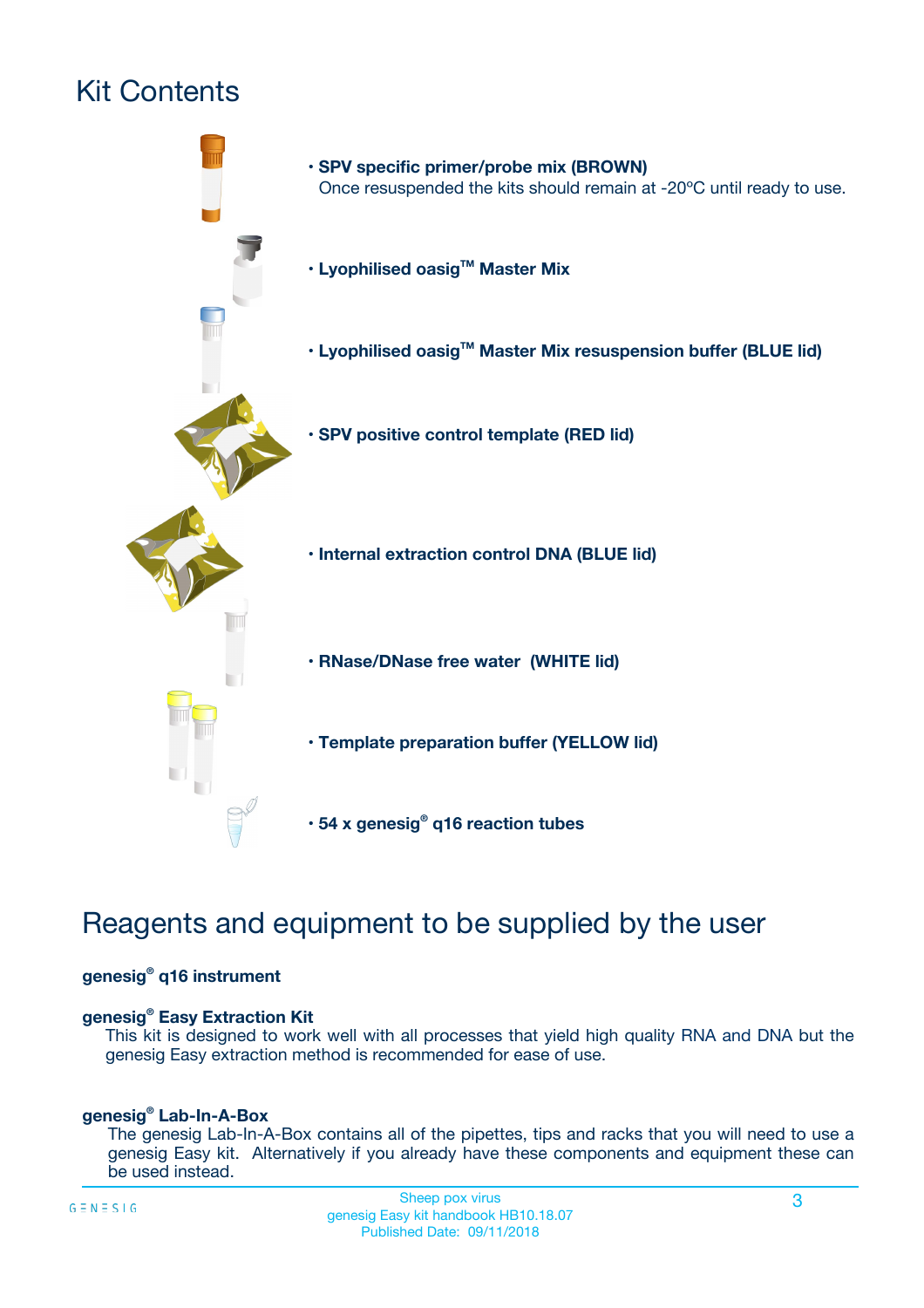## Step-by-step guide

### 1. Create your reaction mix



Use the blue pipette to transfer 500µl**\*** of the oasig Master Mix resuspension buffer into the tube of lyophilised oasig Master Mix and mix well by gently swirling. Then transfer all of that master mix into the brown tube labelled SPV primers/probe.

**\***Transfering 525µl of the oasig Master Mix resuspension buffer to your oasig Master Mix (instead of the 500µl recommended above) will enable you to take full advantage of the 50 reactions by accounting for volume losses during pipetting. In order to do so with the genesig Easy fixed volume pipettes use 1x blue, 2x red and 1x grey pipettes to make the total volume. Please be assured that this will not adversely affect the efficiency of the test.

Cap and shake tube to mix. A thorough shake is essential to ensure that all components are resuspended. **Failure to mix well can produce poor kit performance.**

Leave to stand for 5 minutes. Now your reaction mix is ready to use.

Store the reaction mix in the freezer from hereon.

#### Top tip

- Ensure that the reaction mix is mixed thoroughly before each use by shaking.
- **•** Once resuspended do not expose genesig Easy kit to temperatures above -20°C for longer than 30 minutes at a time.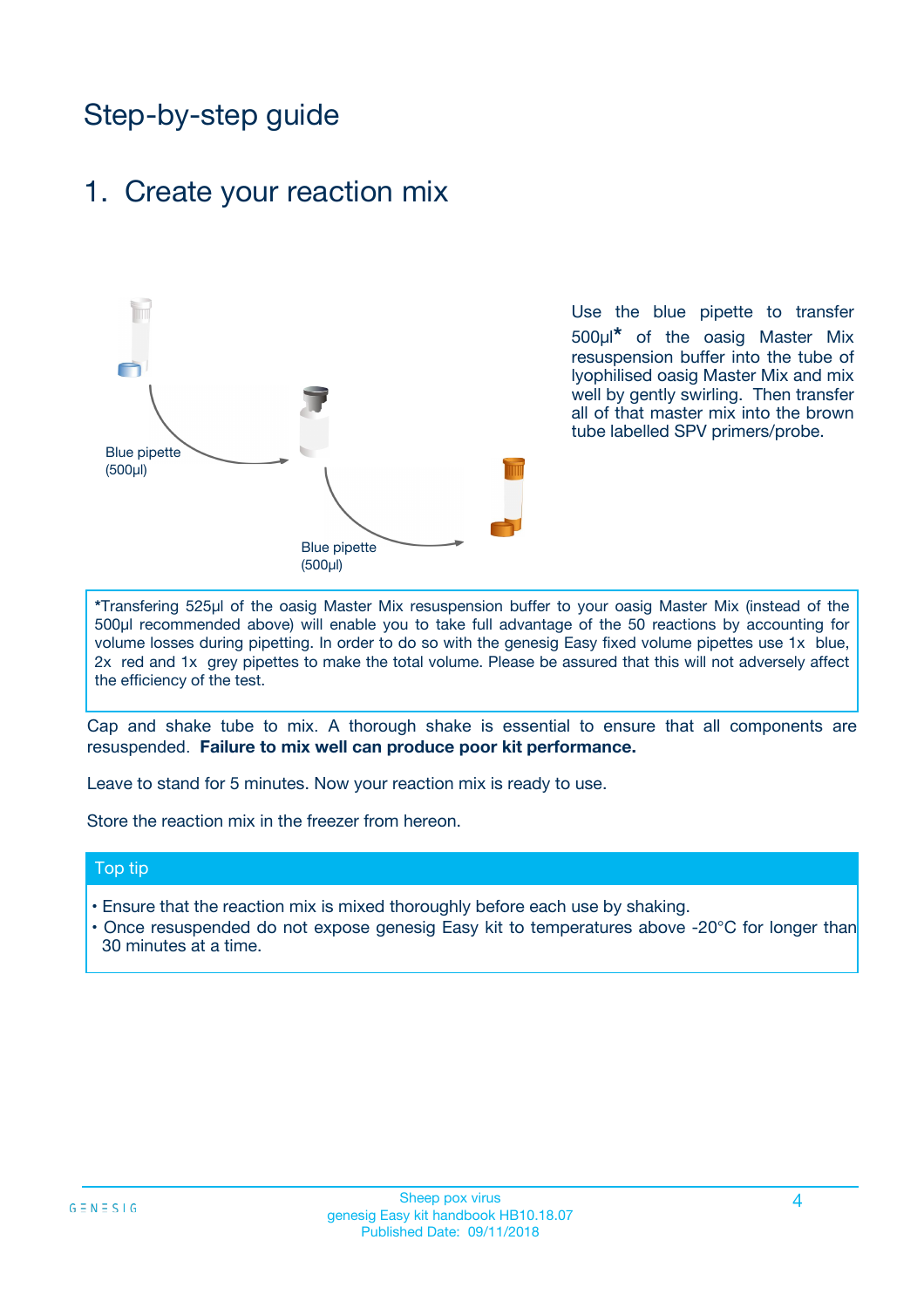# 2. Internal extraction control



Use the blue pipette to transfer 1000µl (2 x 500µl) of template preparation buffer into the Internal Extraction Control DNA tube. Cap and shake tube to mix.

Your kit contains Internal Extraction Control DNA. This is added to your biological sample at the beginning of the DNA extraction process. It is extracted along with the DNA from your target of interest. The q16 will detect the presence of this Internal Extraction Control DNA at the same time as your target. This is the ideal way to show that your DNA extraction process has been successful.

#### **If you are using an alternative extraction kit:**

Use the red pipette to transfer 10µl of Internal Extraction Control DNA to your sample **after** the lysis buffer has been added then follow the rest of the extraction protocol.

#### **If you are using samples that have already been extracted:**

Use the grey pipette to transfer 5µl of Internal Extraction Control DNA to your extracted sample.

### 3. Add reaction mix to all reaction tubes



For every reaction to be run, use the red pipette to add 10µl of your SPV reaction mix to every tube.

#### Top tip

- Always pipette the reaction mix directly into the bottom of the tube.
- You can label the tube lids to aid your reaction setup but avoid labelling tube sides.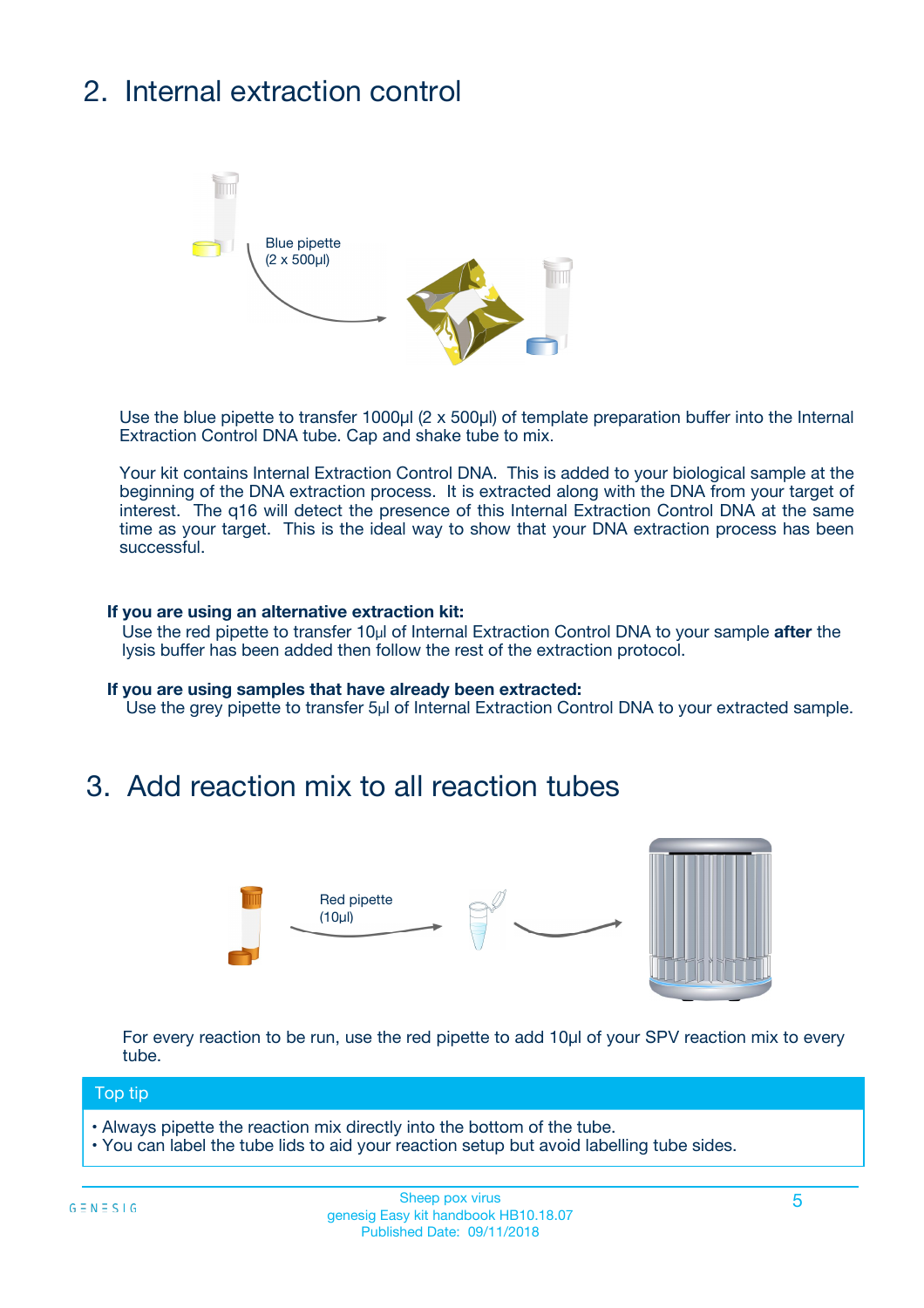## 4. Negative control



For each test you will require a negative control. Instead of DNA, water is used. This sample should typically prove negative thus proving that all of your positive samples really are positive.

To create a negative control reaction simply use the red pipette to add 10µl of the water to the required reaction tubes. Close these tubes after adding the water.

Because some genesig kit targets are common in the environment you may occasionally see a "late" signal in the negative control. The q16 software will take this into account accordingly.

#### Top tip

**•** Always add the water to the side of the tube to reduce the introduction of bubbles.

### 5. Set up a test



For each sample you wish to analyse, use the red pipette to add 10µl of your DNA sample to the required reaction tubes. Close these tubes after adding the sample. Always change pipette tips between samples.

#### Top tip

**•** Always add the DNA sample to the side of the tube to reduce the introduction of bubbles.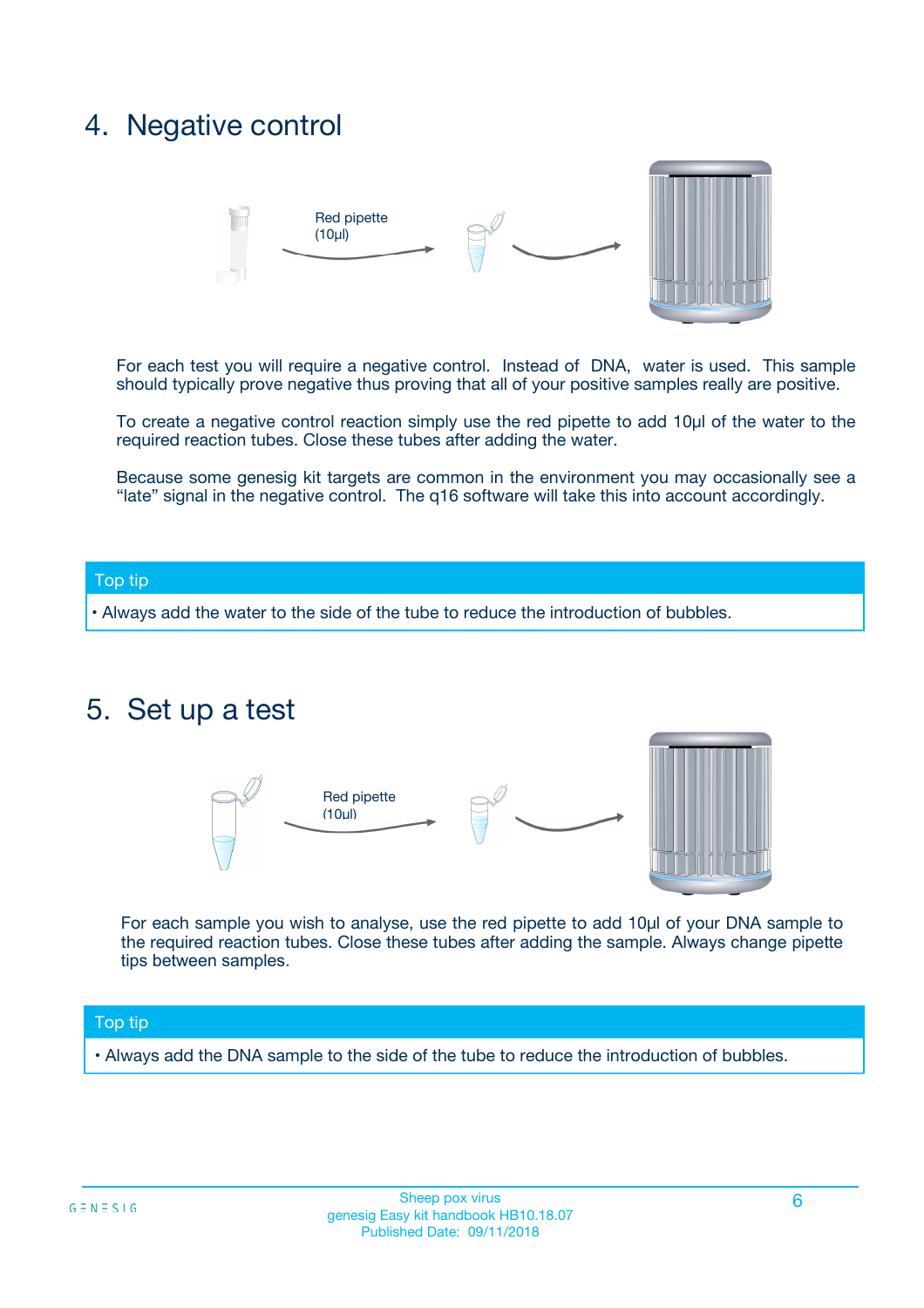### 6. Positive control



Use the blue pipette to transfer 1000µl (2 x 500µl) of template preparation buffer into the positive control template tube. Cap and shake tube to mix.

Each time you run a test you will require a positive control. This is a small portion of DNA from your target of interest. It serves two purposes:

1. It will always test positive so it shows that everything is working as it should be.

2. The q16 software knows how much DNA is present in the positive control. So it can automatically compare your sample of interest with the positive control to calculate the amount of target DNA in your sample.

To create a positive control reaction, simply use 10µl of the positive control instead of your DNA sample.



Take great care when setting up your positive control. The positive control template has the potential to give you a false positive signal in your other samples. Set positive controls up last after all other sample tubes are closed. Always change pipette tips between samples. You may even choose to set up positive controls in a separate room.

#### Top tip

**•** Always add the positive control to the side of the tube to reduce the introduction of bubbles.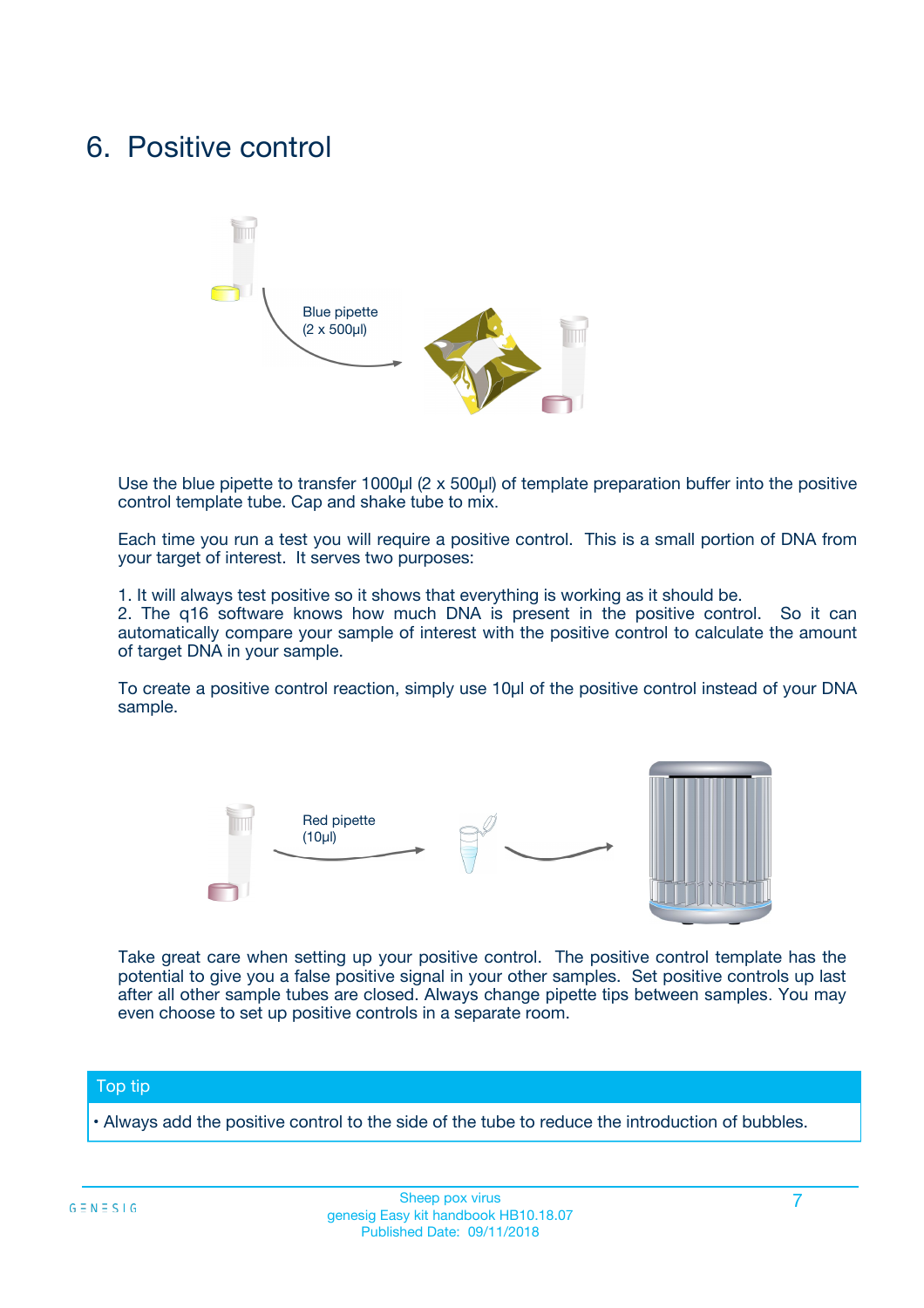# 7. Running the test

Place the tubes into the correct positions in your q16 as defined by the software, this may include positioning of empty tubes to ensure that the q16 lid is balanced. The run can then be started.

|                                   | genesig q16 PCR software - 1.2                        |                                           |                              | $\Box$<br>$\Sigma\!3$                                      |
|-----------------------------------|-------------------------------------------------------|-------------------------------------------|------------------------------|------------------------------------------------------------|
| <b>Open Experiments:</b>          | $\overline{\phantom{a}}$<br>Unsaved (New Experiment 2 | <b>D</b> Open<br>Save<br>R <sub>New</sub> | Save As<br><b>C</b> Close    | $G \equiv N \equiv S \mid G$<br><b>&amp; Configuration</b> |
| <b>Setup</b><br>Stages:           | <b>Results</b>                                        |                                           |                              |                                                            |
| <b>Notes</b>                      |                                                       | <b>Samples</b>                            | <b>Tests</b>                 |                                                            |
| <b>Name and Details</b>           |                                                       | Color<br>Name                             | Note<br>Color                | Note<br>Name                                               |
|                                   | New Experiment 2017-10-26 11:06                       | Sample 1                                  | ع                            | $\oplus$<br>Test 1                                         |
|                                   | Kit type: genesig® Easy Target Detection kit          | Sample 2                                  |                              |                                                            |
|                                   | Instrument Id.:                                       | Sample 3                                  | $\qquad \qquad \blacksquare$ | $\qquad \qquad \blacksquare$                               |
| <b>Run Completion Time:</b>       |                                                       | Sample 4                                  |                              |                                                            |
| <b>Notes</b>                      | <b>A</b><br>$\overline{\mathbf{v}}$                   | Sample 5                                  | ♦<br>$\oplus$                | 48<br>₩                                                    |
| <b>Well Contents</b>              |                                                       |                                           | <b>Run</b>                   |                                                            |
| Pos.<br>Test                      |                                                       | Sample                                    | <b>Run Status</b>            |                                                            |
| $\mathbf{1}$<br>Test 1            |                                                       | Negative Control                          | $\blacktriangle$             |                                                            |
| $\overline{2}$<br>Test 1          |                                                       | Positive Control                          |                              |                                                            |
| $\overline{\mathbf{3}}$<br>Test 1 |                                                       | Sample 1                                  |                              | Show full log                                              |
| Test 1<br>4                       |                                                       | Sample 2                                  |                              |                                                            |
| 5<br>Test 1                       |                                                       | Sample 3                                  | <b>Run Control</b>           |                                                            |
| Test 1<br>6                       |                                                       | Sample 4                                  |                              |                                                            |
| Test 1<br>$\overline{7}$          |                                                       | Sample 5                                  |                              |                                                            |
|                                   |                                                       |                                           |                              |                                                            |
| 8                                 |                                                       |                                           | $\boldsymbol{\mathrm{v}}$    | $\triangleright$ Start Run<br>Abort Run                    |

#### Top tip

- Before loading tubes into the q16, check for bubbles! Flick the bottom of the tubes to remove any bubbles that may have formed during the test setup.
- Apply centrifugal force with a sharp wrist action to ensure all solution is at the bottom of the reaction tube.
- When repeating a test you can use a previous file as a template by clicking 'open' then selecting File name > Files of Type > Experiment file as template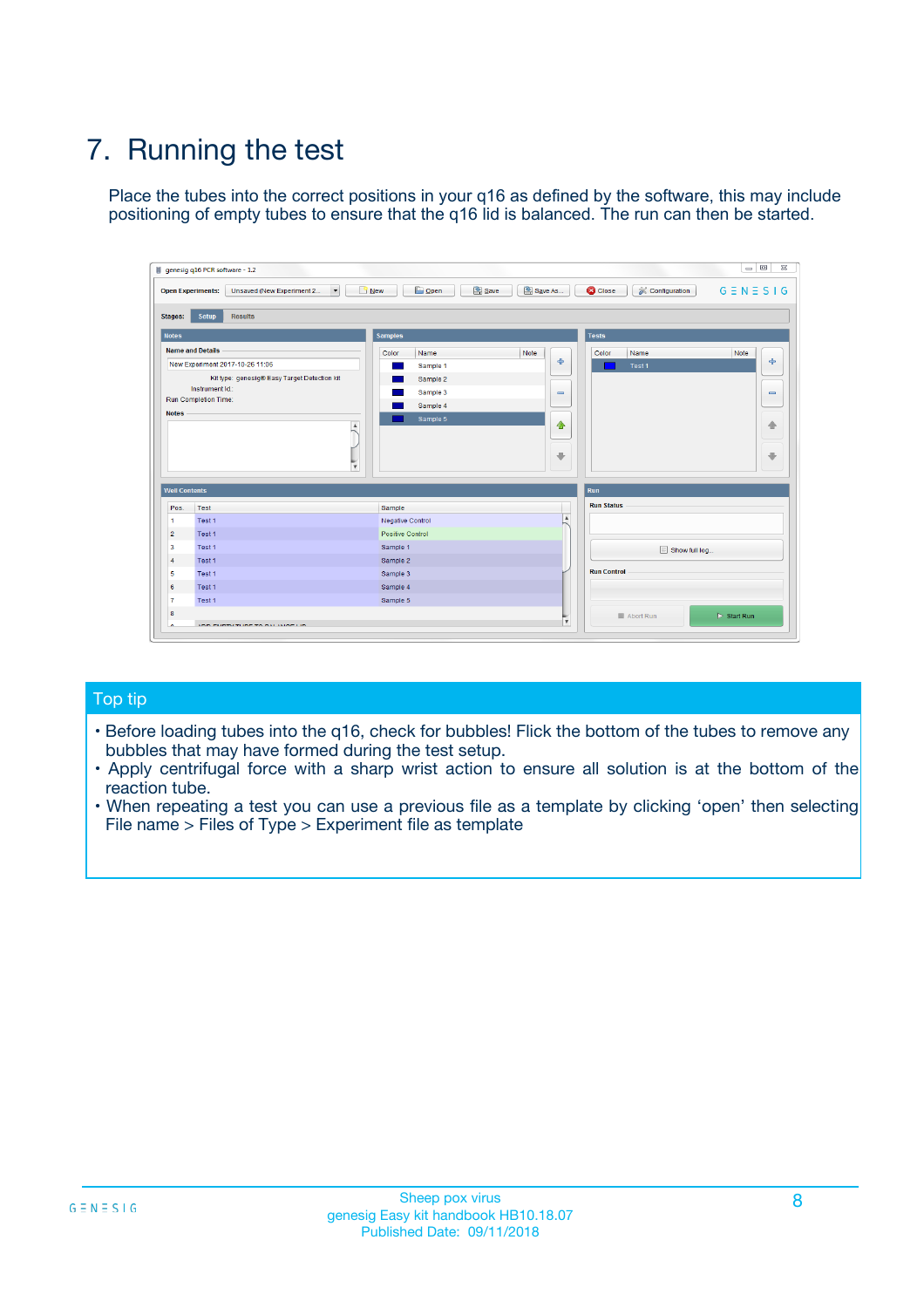## What do my results mean?

Analysis of your data is carried out automatically by the genesig q16. The following information is designed to help you fully understand a result or to troubleshoot:

### "Positive"

#### **Explanation**

Your sample has produced a positive result. Your target of interest is present and you can use the reported quantity.

"Negative"

#### **Explanation**

Your sample has produced a negative result. The target is not present in your sample.

### "Test contaminated"

#### **Explanation**

The Negative Control should be completely free of any DNA. If you see this error message it means that at some point during the setup, the Negative Control has been contaminated with DNA and has given a positive signal. This contamination has invalidated the test. The Positive Control and your test samples are both possible sources of contaminating DNA. The genesig q16 reaction tubes from previous runs will also contain very high amounts of DNA so it is important that these are carefully disposed of after the run is completed and NEVER OPENED. It may be the case that your kits have become contaminated which will lead to the same problem occurring repeatedly.

#### **Solutions**

1. Clean your working area using a commercial DNA remover solution to ensure the area is DNA free at the start of your run and re-run the test

2. If the problem persists then the kit has become contaminated and it will have to be discarded and replaced with a new kit. When you open the new kit, run a simple test to show that changing the kit has solved the problem. Prepare a test which includes only the Positive Control, the Negative Control and one 'mock sample'. For the 'mock sample' add water instead of any sample DNA. The result for the Negative Control and the mock sample should be negative indicating that contamination is no longer present.

#### **Preventive action**

An ideal lab set-up has a 'Clean area' where the test reagents are prepared and a 'sample area' where DNA samples and the Positive Control template are handled. The best workflow involves setting up all the test components (excluding the positive control template) in the clean area and then moving the tests to the sample area for sample and Positive Control addition. If this method is followed then the kit components are always kept away from possible sources of contamination. For extra security the Negative Control can be completely prepared and sealed in the clean area. All work areas should be decontaminated regularly with DNA remover.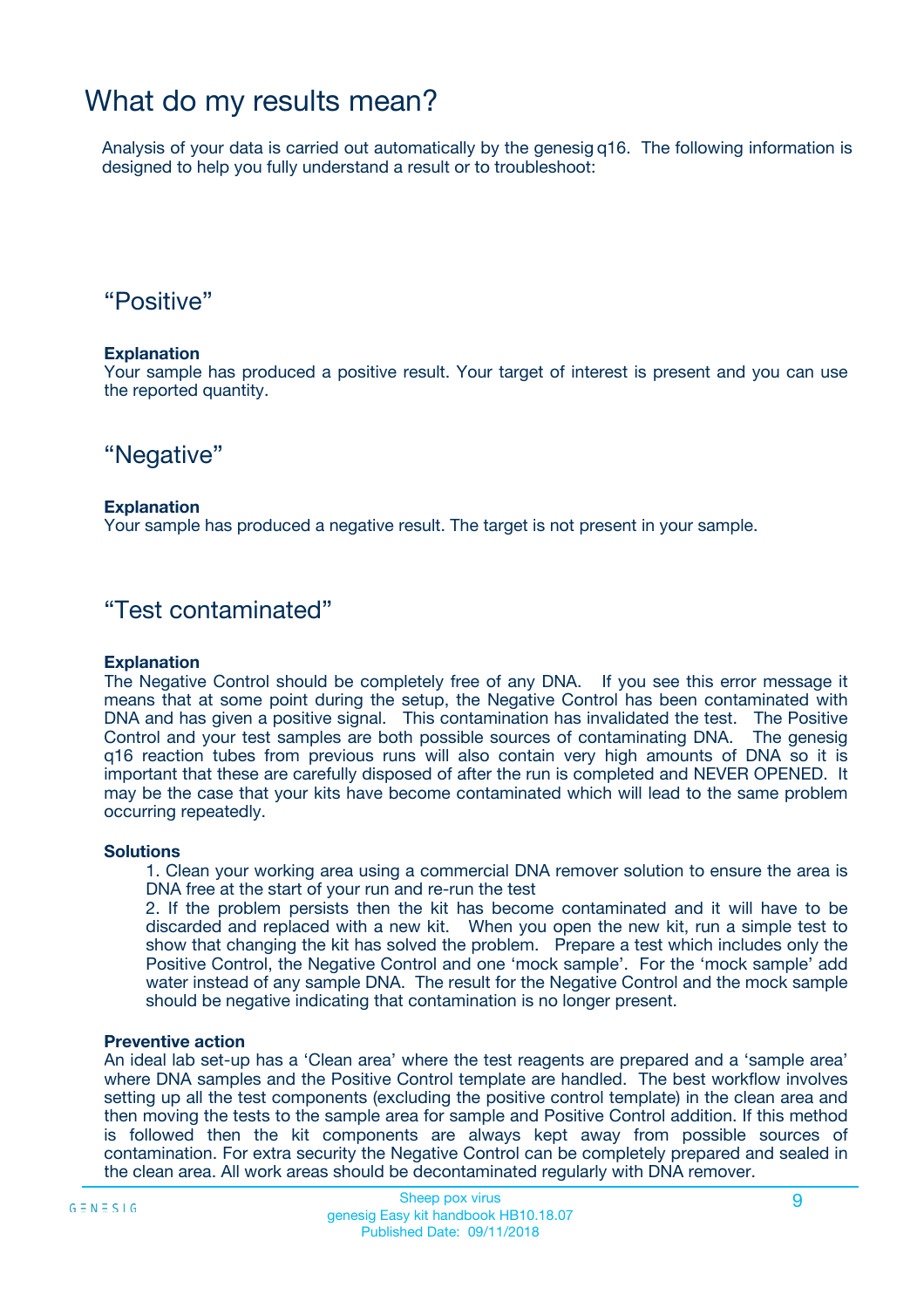### "Sample preparation failed"

#### **Explanation**

The test has failed because the quality of the sample was not high enough. The Internal Extraction Control component identifies whether the sample has been prepared correctly and is of suitable quality. This error message means that this quality control test has failed and the sample quality is not high enough for analysis.

#### **Solutions**

1. Check the sample preparation protocol for any user errors then repeat.

2. Poor quality samples can result from overloading the sample preparation protocol with too much starting material. Try reducing the amount of starting material then repeat.

3. Failing to add the Internal extraction Control DNA to your sample during the sample preparation protocol can also lead to a reported result of "sample preparation failed". Ensure that this step has not been overlooked or forgotten. If your samples are derived from an archive store or from a process separate from your genesig Easy extraction kit; you must add 5µl of Internal Extraction Control DNA into each 0.5ml of your sample to make it suitable for use on the q16.

### "Positive result, poor quality sample"

#### **Explanation**

The test is positive so if you are only interested in obtaining a 'present or absent' answer for your sample then your result is reliable. However, the test contains an Internal Extraction Control component that identifies if the sample is of high quality. This quality control test has failed and the sample is not therefore of high enough quality to accurately calculate the exact copy number of DNA present. If you require quantitative information for your sample then proceed with the solutions below.

#### **Solution**

For appropriate solutions, read the "Sample preparation failed" section of this handbook.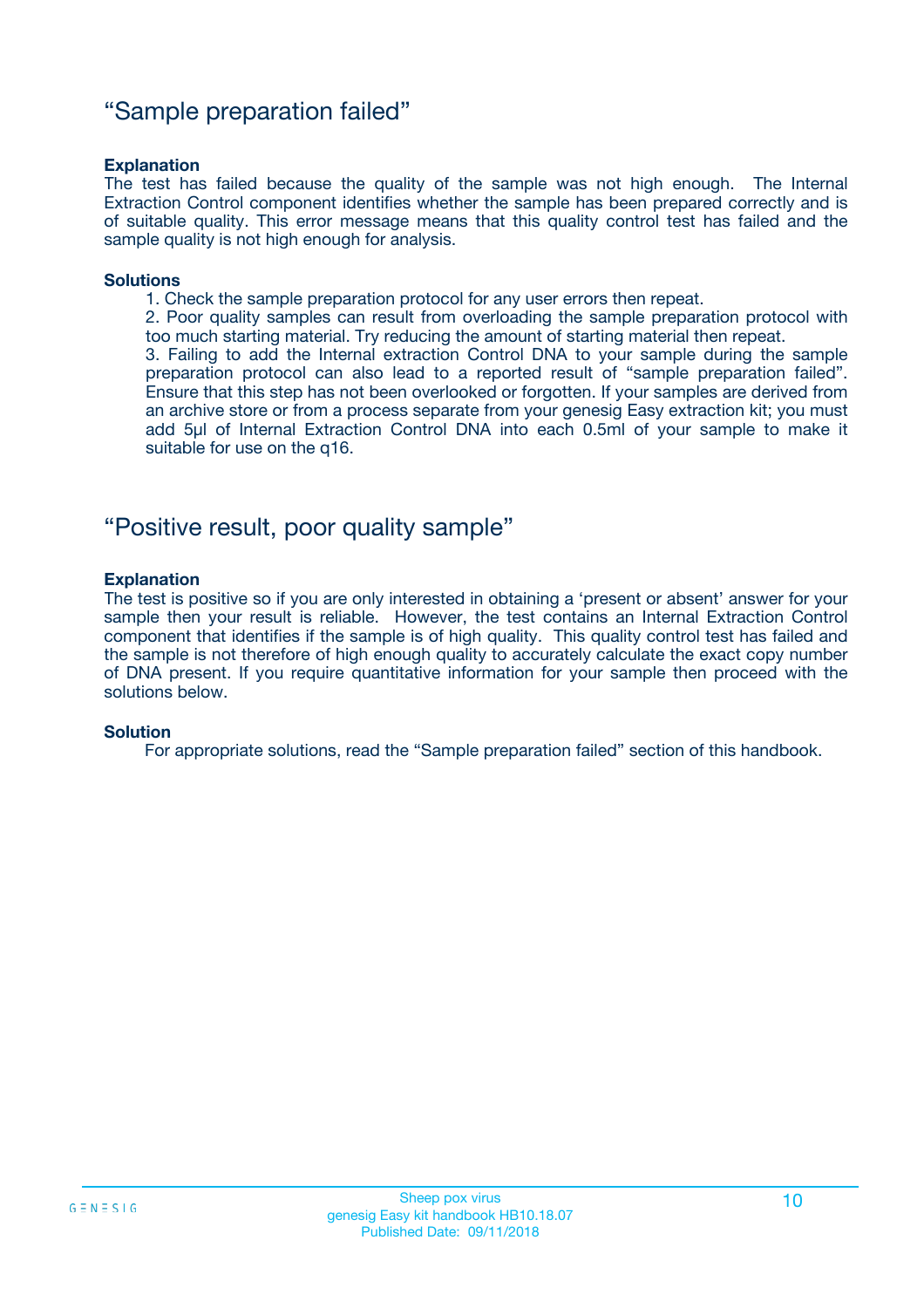### "Test failed"

#### **Explanation**

The test has failed because the Positive Control has not worked. The Positive Control is present to show that all aspects of the test are working correctly together. When this control test fails, the test as a whole is invalidated. This finding indicates that a problem has occurred in the reaction set-up part of the experiment and has nothing to do with sample preparation.

#### **Solutions**

- 1. Check the entire workflow and test set-up to look for any user errors, then repeat the test e.g. have the right colour pipettes and solutions been used with the correct tubes?
- 2. Ensure the positive and negative controls are inserted into the correct wells of your q16.

3. A component of the test may have 'gone off' due to handing errors, incorrect storage or exceeding the shelf life. When you open a new kit, run a simple test to show that changing the kit has solved the problem. Prepare a test which includes only the Positive Control, the Negative Control and one 'mock sample'. For the 'mock sample' add internal control template instead of any sample DNA. If the Positive Control works, the mock sample will now be called as a negative result.

### "Test failed and is contaminated"

#### **Explanation**

The Positive Control is indicating test failure, and the Negative Control is indicating test contamination. Please read the "Test Failed" and "Test contamination" sections of this technical support handbook for a further explanation.

#### **Solution**

For appropriate solutions, read both the "Test failed" and "Test contaminated" sections of this handbook.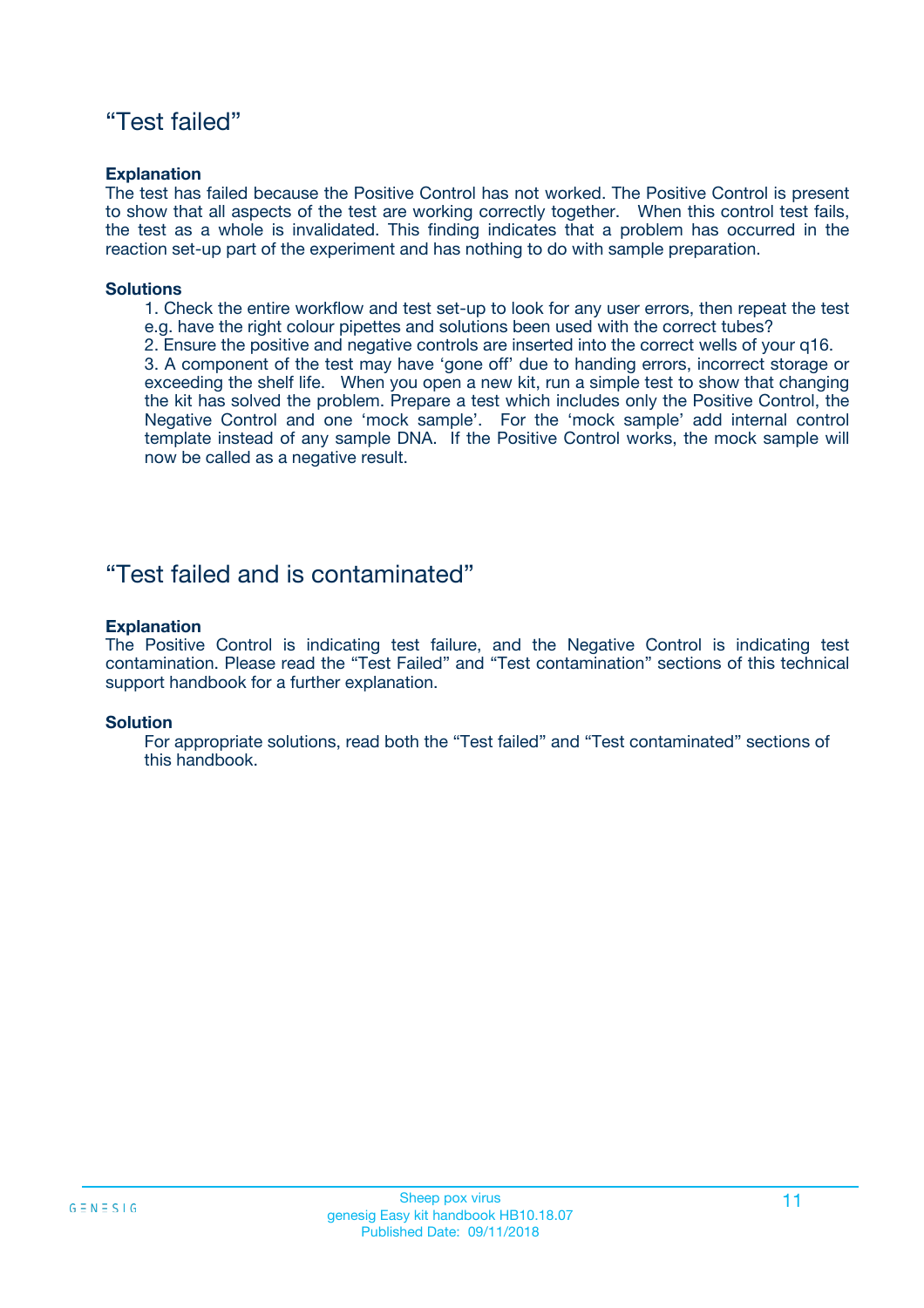## Sheep pox virus

Sheep pox virus (SPV) is an extremely contagious DNA virus that causes sheep pox in small ruminants. It belongs to the Poxviridae family, in the Capripoxvirus genus. SPV has a double stranded, linear DNA genome of approximately 150 kb and the virus is cuboidal in structure. It is endemic in parts of Africa, the Middle East, Turkey, Iran, Afghanistan, Pakistan, India, Nepal, China, Bangladesh, Vietnam and southern Europe.

Transmission is usually by aerosol after close contact with severely affected animals exhibiting ulcerated papules on the mucous membrane. Transmission cannot occur during the prepapular stage, and it is reduced once papules have become necrotic and neutralising antibody has been produced (about one week after onset). Alternative routes of infection include through alternative mucous membranes or abraded skin and occasionally via biting insects or contact with contaminated implements, vehicles or objects. The virus enters the host cell by receptor mediated endocytosis and can modulate and mimic the host immune response to subvert the antiviral activity of the host. They also induce apoptosis in antigen-presenting cells and induce IL -10 release which impairs the acquisition of an adaptive immune response and furthers viral spread.

The SPV Incubation period is 8–13 days but can be as short as 4 days following mechanical transmission. Symptoms vary from mild to severe, normally beginning with the rapid onset of fever, salivation, nasal discharge and conjunctivitis followed by erythematous macules that develop into papules. Lesions may develop on the mucous membrane, usually being concentrated on the head, neck, groin, perineum, external mucous membranes of the eyes, vulva, anus and nose. They also occur on internal organs giving rise to respiratory problems, diarrhoea, depression, emaciation, abortion and sometimes death due to ulceration and necrosis of the papules. Morbidity and mortality are influenced by age, health status, previous exposure and the strain of the virus. In endemic areas, the mortality rate is usually less than 10%. However, fatality rates of nearly 100% can occur in young animals.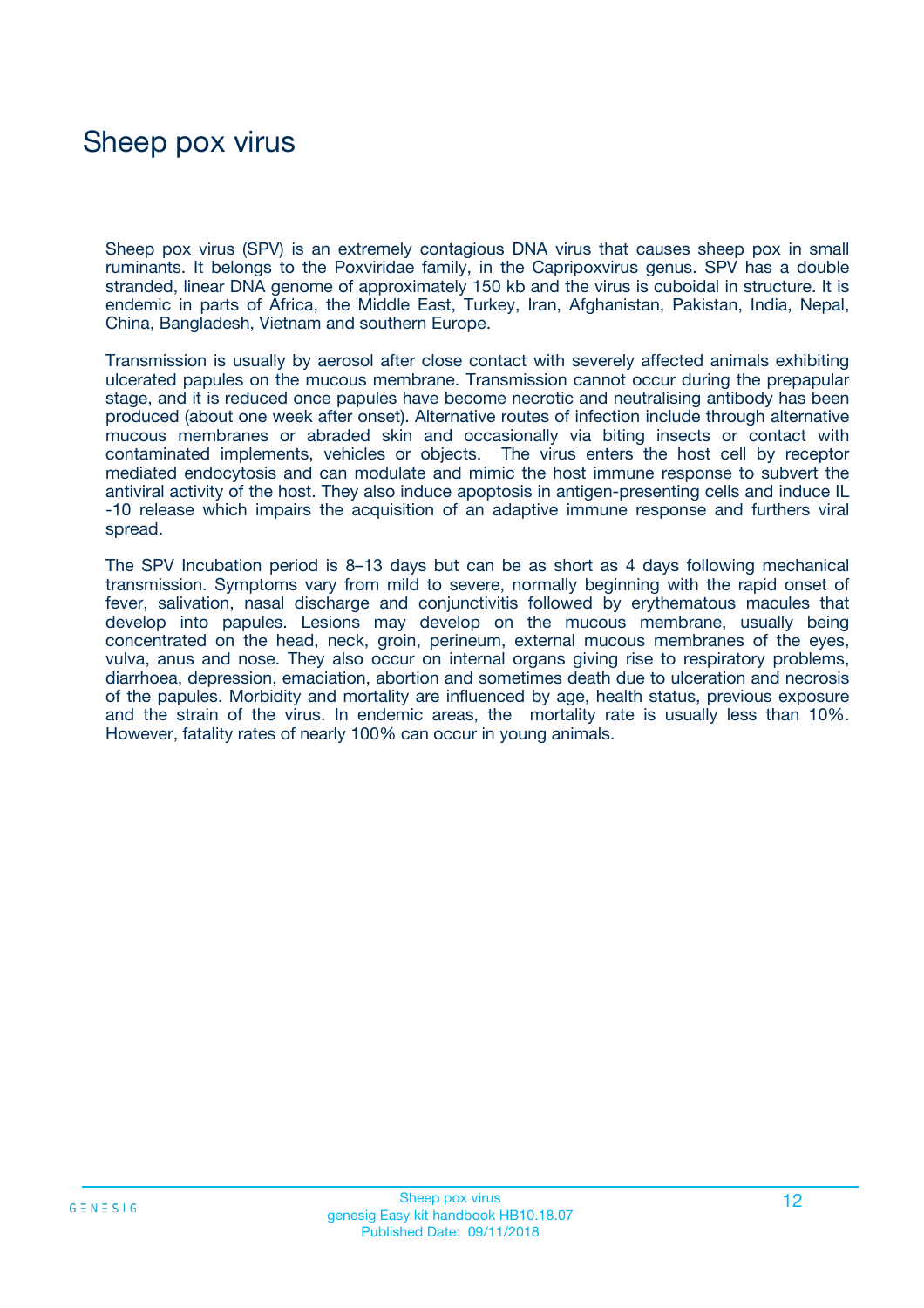## **Specificity**

The Primerdesign genesig Kit for Sheep pox virus (SPV) genomes is designed for the in vitro quantification of SPV genomes. The kit is designed to have a broad detection profile. Specifically, the primers represent 100% homology with over 95% of the NCBI database reference sequences available at the time of design.

The dynamics of genetic variation means that new sequence information may become available after the initial design. Primerdesign periodically reviews the detection profiles of our kits and when required releases new versions.

If you require further information, or have a specific question about the detection profile of this kit then please send an e.mail to enquiry@primerdesign.co.uk and our bioinformatics team will answer your question.